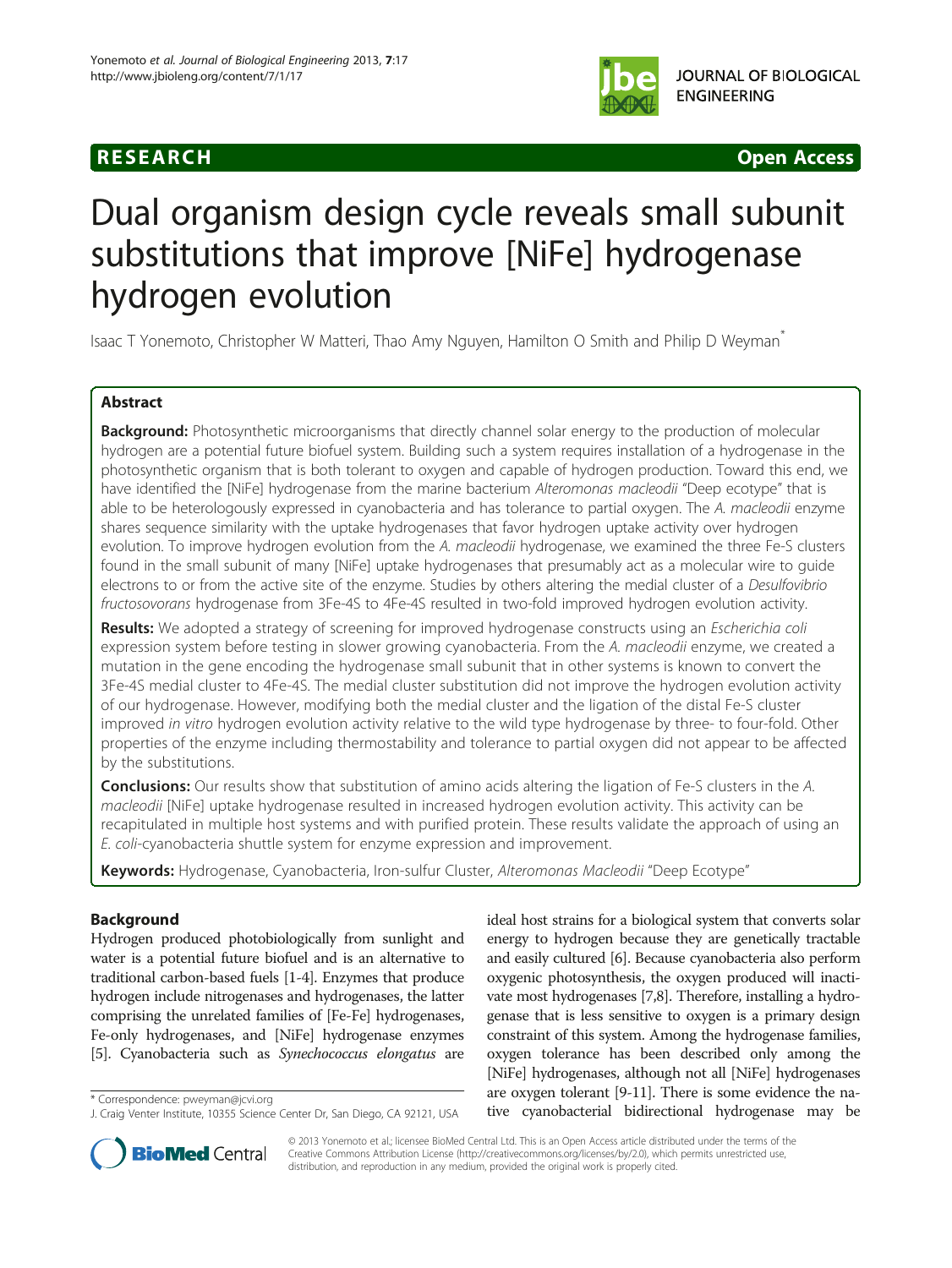capable of hydrogen production in the presence of oxygen [[12](#page-9-0)], but the energetic consequences of using NADPH as an electron donor makes it less attractive.

We previously reported the discovery and characterization of a novel hydrogenase isolated from Sargasso Sea environmental DNA with high identity to the stable [NiFe] uptake hydrogenase from Thiocapsa roseopersicina [[13](#page-9-0)]. A closelyrelated sequence was later identified in the Alteromonas macleodii 'Deep ecotype' genome (hereafter referred to as the A. macleodii hydrogenase), and was characterized as active in the presence of 2% oxygen [\[14](#page-9-0)]. The DNA encoding the enzyme was then cloned and used to express active enzyme in both Escherichia coli [\[15\]](#page-9-0) and S. elongatus [\[16](#page-9-0)]. Expressing active A. macleodii hydrogenase in both E. coli and cyanobacteria requires the co-expression of at least nine additional maturation factors to properly assembly an active enzyme [[17\]](#page-9-0). Due to the complex maturation requirements of [NiFe] hydrogenases, only a few other examples exist of heterologous expression in *E. coli* [[18-20\]](#page-9-0). The dual expression system is ideal for rapidly generating variant hydrogenases using powerful E. coli genetic tools, quickly screening for desirable properties in E. coli, and confirming the persistence of the property in the final target cyanobacterial host.

Although some uptake [NiFe] hydrogenases are oxygentolerant, they are known to be generally directionally biased against hydrogen evolution [[21,22\]](#page-9-0). Enzyme bias in uptake hydrogenases appears to have been altered in separate experiments investigating the ligation of Fe-S clusters in the small subunit of [NiFe] hydrogenases [[23](#page-9-0)[,24\]](#page-10-0). These Fe-S clusters are believed to function as a molecular wire guiding electrons out of the active site and to a biological

electron carrier molecule (Figure 1) [\[10](#page-9-0)[,25,26\]](#page-10-0). Conversely, in a hydrogen-production scenario, these Fe-S clusters would predominantly operate in the reverse direction, channeling electrons into the active site from an electron donor at the enzyme surface.

At the medial Fe-S cluster, uptake [NiFe] hydrogenases have conserved amino acid residues deviating from the canonical 4-cysteine ligation characteristic of Fe-S cubane clusters. In A. macleodii and almost all members of the uptake NiFe hydrogenase family, the medial cluster features a proline in the place of a ligating cysteine resulting in the installation of a 3Fe-4S cluster instead of a 4Fe-4S cluster [[26](#page-10-0)]. Interestingly, the closely related small subunits of the H2-sensing regulatory hydrogenases, which show almost no hydrogen evolution, and the NiFeSe hydrogenases, which show more hydrogen evolution activity [\[29\]](#page-10-0), both feature cysteinyl ligations at the homologous amino acid position [[24,30\]](#page-10-0). The unrelated small subunit of the F420 reducing hydrogenase, which also features 3 4Fe-4S clusters, has a 4Fe-4S cluster for its medial cluster [\[31\]](#page-10-0). In A. macleodii hydrogenase, and uptake hydrogenases in general, the cluster distal to the active site is a 4Fe-4S cluster featuring an unusual iron-histidinyl ligation that is conserved in most [NiFe] hydrogenases. While its function is unknown, the unusual ligation may be related to intramolecular electron transfer [\[23,](#page-9-0)[32](#page-10-0)].

In Desulfovibrio fructosovorans, substitution of the proline residue associated with the medial cluster to cysteine (Df HynA P238C) resulted in approximately 30% reduction of hydrogen uptake activity and a nearly two-fold increase in evolution activity [\[24](#page-10-0)]. Separately, when the histidine

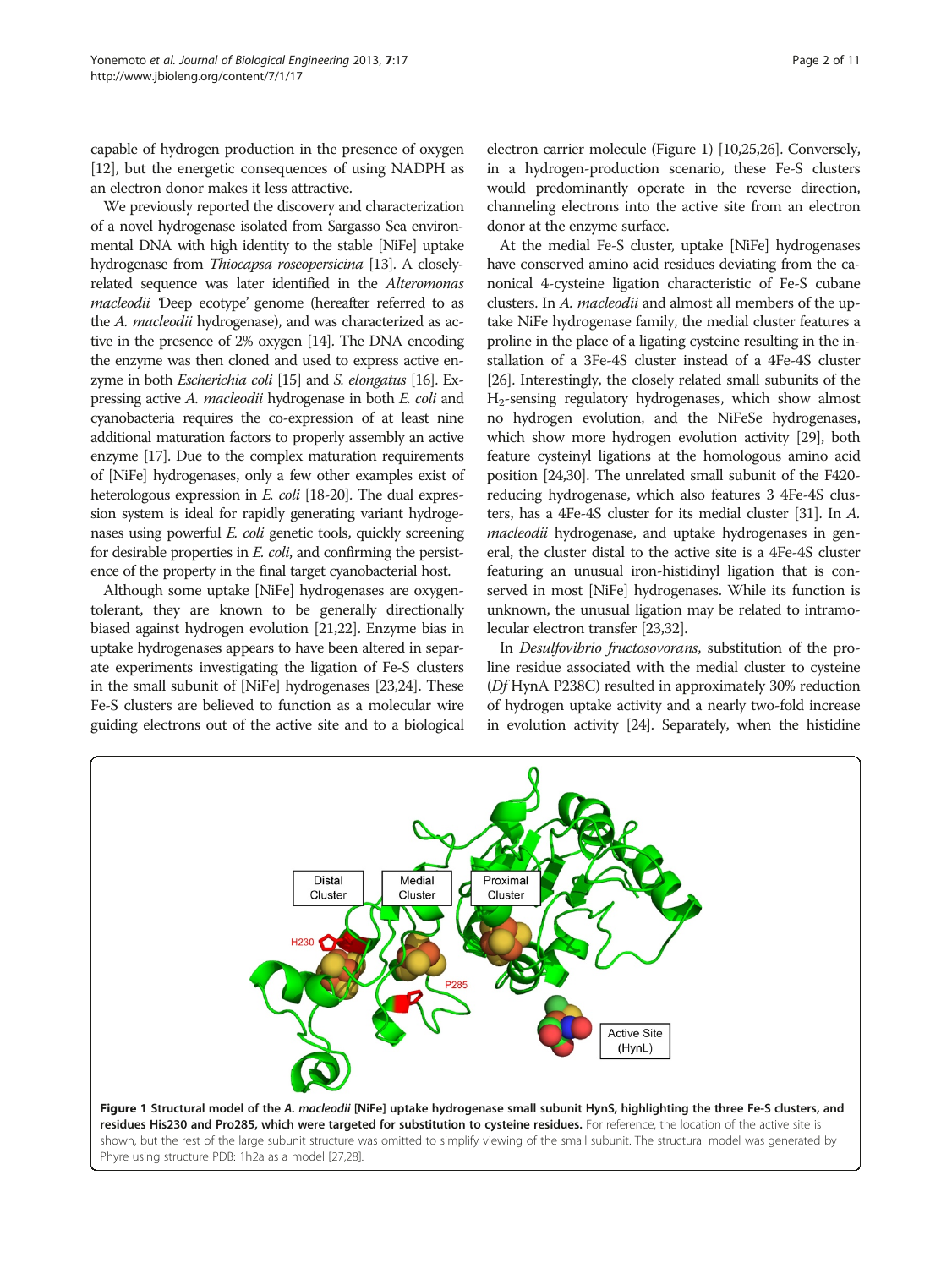<span id="page-2-0"></span>residue at the distal cluster was changed to cysteine (Df HynA H184C), hydrogen uptake activity was nearly abolished while evolution activity was only 50% reduced [[23](#page-9-0)]. We produced enzyme variants featuring substitutions in the A. macleodii hydrogenase at sites homologous to the D. fructosovorans uptake hydrogenase substitutions. The variants of the A. macleodii enzyme (HynSL - NCBI accession codes: YP\_004425481.1, YP\_004425482.1) featuring the corresponding substitutions based on homology (HynS H230C, P285C<sup>1</sup>) were created both individually and combined in an effort to find an enzyme with improved hydrogen evolution activity for production of hydrogen in cyanobacteria.

Taking advantage of our previously reported dual-species system, these modified enzymes were first screened in E. coli to assess their enzymatic properties. Initial screens with E. coli extracts indicated that the doubly-substituted enzyme had the highest hydrogen evolving activity. Purification of the enzyme indicated that this activity was intrinsic to the enzyme variant, and not due to enzyme titer or host factors persistent in crude lysate. Finally, we moved the expression system to the cyanobacterium S. elongatus, which recapitulated the relative activities of the enzymes, validating our general strategy of using E. coli as a rapidturnover model system.

# Results and discussion

# Heterologous expression for [NiFe] hydrogenase in E. coli

Heterologous expression of the A. macleodii hydrogenase has been previously reported in both *E. coli* [\[15\]](#page-9-0) and the cyanobacterium S. elongatus [\[16\]](#page-9-0). These reports address general issues of aerobic expression of the A. macleodii hydrogenase, as in both these reports, aerobic handling was used throughout, established as safe in the original report on the enzyme [[14\]](#page-9-0). We have previously determined that the minimal gene set required for optimal activity in E. coli consists of the hydrogenase structural genes, hynS and hynL, the six pleiotropic maturation factors, hypABCDEF, the endoprotease hynD, and two additional genes, hupH and orf2. Additionally, four promoter sites can be used to add additional transcriptional regulation throughout the gene cluster (Figure 2). Expression plasmids used initially consisted of these essential 11 genes driven by a single  $P_{TRC}$  promoter installed in "promoter site 1" (Figure 2). The  $P_{TRC}$  promoter functions well in both E. coli and cyanobacteria [\[33](#page-10-0)]. Expression plasmids also contain a spectinomycin resistance gene and *lacI* gene that function in both *E. coli* and cyanobacteria. Variants containing a  $P_{T7}$  promoter or  $P_{TRC}$  promoters at all four "promoter site"s were also generated. For integration into cyanobacteria, these features are flanked by 1-kb of S. elongatus DNA on either side for homologous recombination into neutral site 1 (NS1) [\[34](#page-10-0)]. Amino acid substitutions were generated by PCR of the operon using primers which encode for mutations corresponding to the substitutions, followed by assembly with an empty vector. Amino acid substitutions of HynS can be transferred by restriction digest and reassembly process. In this process, the wild type sequence is excised using restriction enzymes whose sites flank the region of interest and the new sequence is installed by reassembly of the vector with PCR products featuring the corresponding nucleic acid sequence mutations (see [Methods\)](#page-6-0).

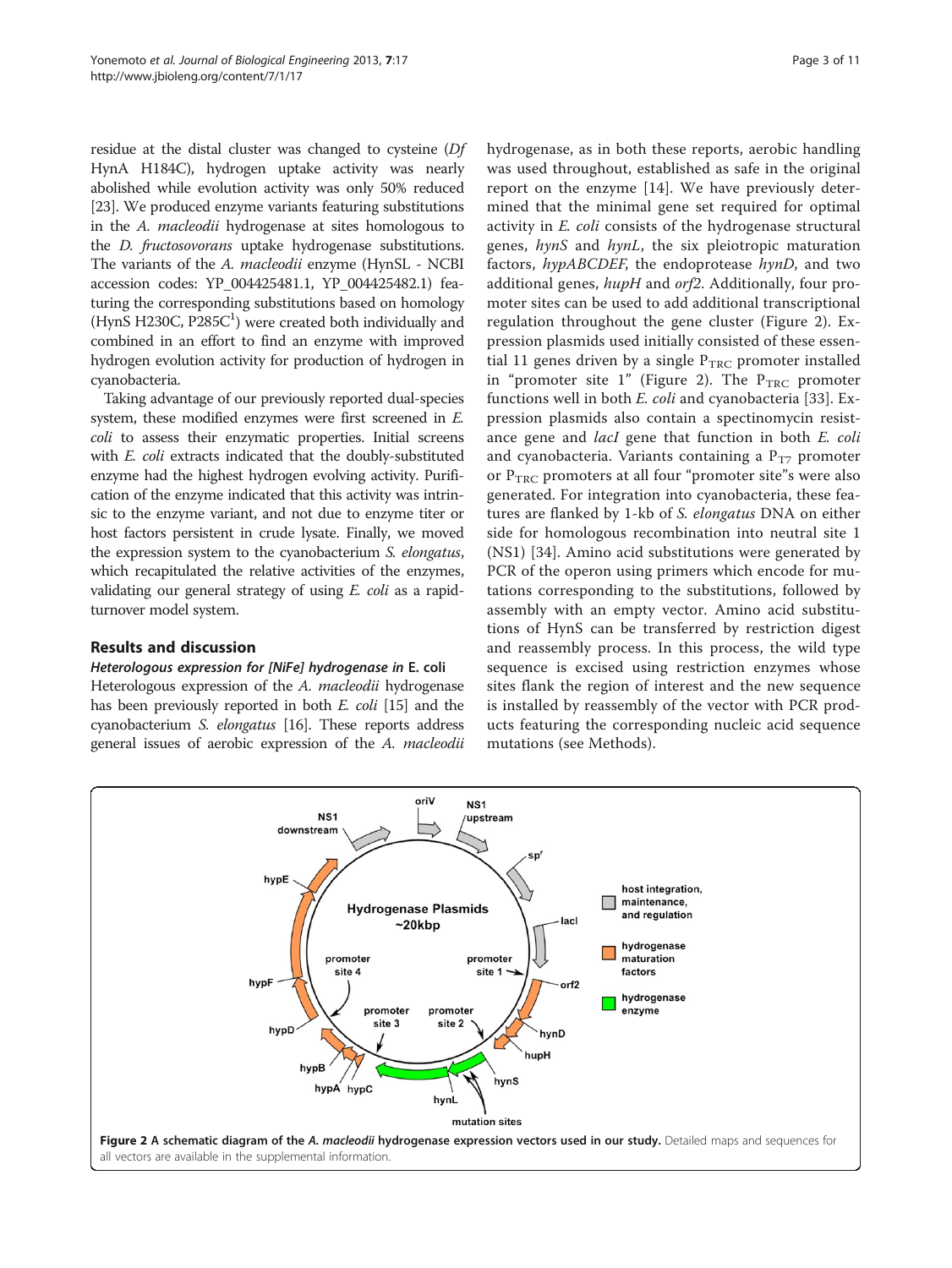#### Evolution activity assay

To test the effect of our substitutions on the hydrogen evolution activity, we performed methyl viologen hydrogen production assays on lysates of E. coli cultures expressing the wild type A. macleodii hydrogenase (WT), the A. macleodii hydrogenase bearing the individual substitutions H230C, P285C, or the doubly-substituted HynS H230C/P285C. In this assay, electrons are transferred to methyl viologen by oxidation of sodium dithionite, then from methyl viologen to hydrogenase. At the hydrogenase active site, these electrons are recombined with protons to generate molecular hydrogen, which undergoes a phase separation from solution and is detectable by gas chromatographic analysis (GC) of the assay vial headspace. Compared to wild type, lysates containing the singly-substituted enzymes had slightly lower  $H_2$  evolution activity. The H230C lysate had approximately half the activity of WT, and the P285C lysate had approximately one third the WT activity (Figure 3A). Lysates containing the H230C/P285C doubly-substituted enzyme, by contrast, exhibited a 3- 4-fold increase in evolution activity compared to WT (Figure 3A).

#### Uptake activity assay

To test the effect of our substitutions on hydrogen uptake, we performed a benzyl viologen hydrogen uptake assay on E. coli lysates expressing the wild type A. macleodii [NiFe] hydrogenase, and variants featuring the substitutions H230C, P285C, and H230C/P285C. In this reaction the hydrogenase catalyzes the dissociation of hydrogen to protons and electrons. The electrons are transferred to benzyl viologen, causing a color change detectable by spectrophotometry at 555 nm. Lysates containing the H230C and P285C enzymes each had slightly increased uptake activity relative to WT; H230C had nearly twice the uptake activity as WT while P285C had slightly less activity than H230C. The hydrogen uptake activity of lysate containing the doublysubstituted enzyme was similar to WT and within the range of experimental error (Figure 3B).

#### Western blot

Because our activities are normalized against total protein from crude E. coli lysate, it was necessary to rule out the possibility that differences in hydrogenase expression levels were responsible for the observed differences in activity. Proteins in crude extracts were separated by SDS-PAGE and subjected to western blotting to estimate the relative expression of hydrogenase. Because the primary sequence of HynL is unaffected by the substitutions we made in HynS, we expect the relative intensity of resulting HynL bands to be a good indicator of enzyme titer. Lysates were diluted to 5 mg  $mL^{-1}$ total protein and enzyme activity was measured to ensure activities agreed with those measured previously (Additional file [1:](#page-9-0) Figure S2). To confirm approximately equivalent loading, a gel slice was stained with Sypro Ruby to illustrate protein content of loaded samples (Figure [4,](#page-4-0) top). Anti-HynL western blot (Figure [4](#page-4-0), bottom) of the lysates shows two bands, presumably corresponding to the immature and the C-terminally processed mature forms of the enzyme subunit [\[35](#page-10-0)]. Identically-handled lysate was subjected to brief thermal denaturation (65°C, 10 min) and a second clearing step. Lysate treated in this manner retained nearly all activity (Additional file [1:](#page-9-0) Figure S2) but lost the larger HynL band in the western blot, lending support to the top band being the unprocessed, immature form of HynL. These western blots suggest that all variants were expressed at approximately equivalent levels and that there were no major defects in expression.

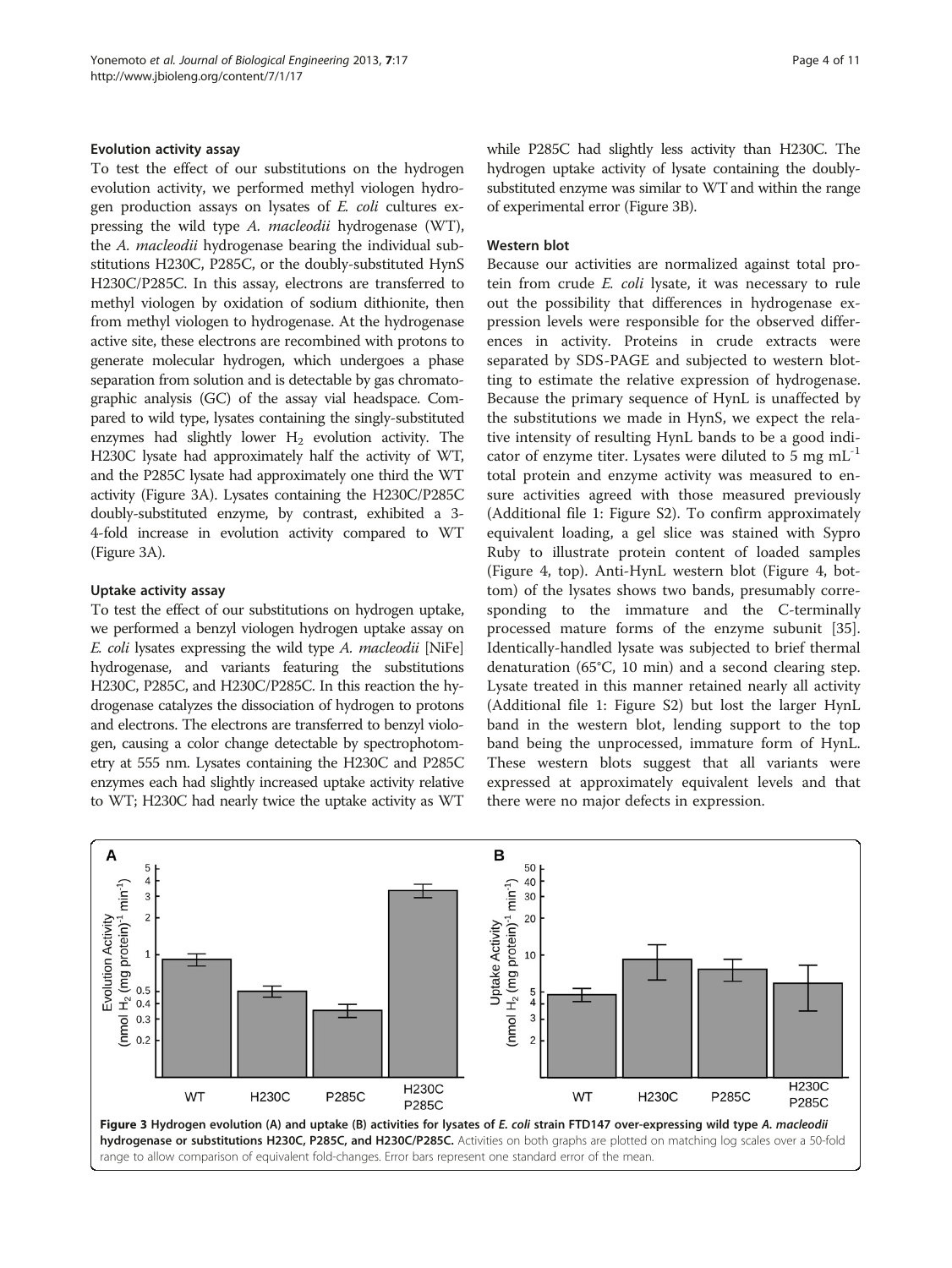

<span id="page-4-0"></span>

#### Evolution assay on purified enzyme

To further test if the observed improvement in evolution activity found in the doubly-substituted enzyme is the result of an intrinsic change in enzymatic activity, we generated WT and doubly-substituted enzymes with strep-tags at the C-terminus of HynS. This tag was used in an affinitypurification strategy (Figure [5](#page-5-0)), and the resulting purified fraction was tested by the hydrogen evolution assay (Additional file [1:](#page-9-0) Table S1). Some impurities persist in the streptactin-mediated purification; we believe the major contamination in the SDS-PAGE of the strep-tagged protein to be immature small subunit lacking TAT-mediated cleavage, as well as trace amounts of high-molecular weight proteins that persist in the partially purified fractions.

Nonetheless, we found that purification afforded a more than 100-fold improved specific activity for both wild type and doubly-substituted enzymes. Furthermore, after parallel purification the doubly-substituted, strep-tagged enzyme still exhibited three-fold more activity than the wild type, strep-tagged enzyme, consistent with our observations using unpurified E. coli lysates in the hydrogen evolution assay (Figure [2](#page-2-0)A).

#### Thermal and oxygen tolerance assays

To test that the doubly-substituted enzyme did not gain improved evolution activity at the expense of other desirable intrinsic properties, we subjected the *E. coli* lysates to a thermal denaturation assay and an assay testing function in the presence of oxygen. We chose thermal denaturation (85°C for 1h) as a qualitative measure of structural perturbation and hypothesized that the doubly-substituted enzyme would exhibit less thermotolerance than the wild type enzyme due to its modifications. Other treatments were tested; for simplicity we report the harshest treatment we tested that exhibited > 10% activity. We also tested if the doubly-substituted enzymes would retain function in partial oxygen atmospheres as we had previously observed for the wild-type enzyme. We found that the doubly-substituted enzyme was not less thermotolerant than the WT enzyme within the range of experimental error. Substituting the two residues did not result in a significant defect in the ability to function in the presence of 1% oxygen (Figure [6](#page-6-0)).

#### Relative performance in other bacterial strains

To test the robustness of our observation that the doublysubstituted enzyme has improved hydrogen evolution activity, we expressed the enzyme with different promoters and in different host species. Plasmid pIY003 expresses the hydrogenase behind a single  $P_{TRC}$  promoter, with pIY007 as the corresponding plasmid bearing the doubly-substituted enzyme. Plasmid pIY033 expresses the hydrogenase gene cluster behind a single  $P_{T7}$  promoter with pIY038 as the corresponding plasmid bearing the doubly-substituted enzyme; pRC41-4 is a plasmid featuring the hydrogenase gene cluster supported by 4  $P_{TRC}$  promoters with pCM012 as the corresponding plasmid bearing the doubly-substituted enzyme. While pIY003 and pIY007 were tested in the FTD147 strain, the pIY033/pIY038 pair was tested in an E. coli strain in which all of its hydrogenases were knocked out (BL21(DE3)ΔhycGΔhyaBΔhybCΔhyfG, hereafter referred to as  $BL21(DE3)\Delta H_4$ ) [\[18\]](#page-9-0). The pRC41-4 and pCM012 plasmids were tested in the cyanobacterial strain S. elongatus PCC 7942 PW416 (ΔhoxYH:: Em<sup>r</sup>) [\[16](#page-9-0)]. Our data indicate that E. coli strain FTD147 expressing the doubly-substituted enzyme from pIY007 showed 3.7±0.6 fold higher activity than the same strain expressing the wild-type enzyme from pIY003; E. coli strain BL21  $(DE3)\Delta H_4$  expressing the doubly-substituted enzyme from pIY038 showed 2.3±0.8-fold higher activity than the same strain expressing the wild-type enzyme, and an S. elongatus strain expressing the doubly-substituted enzyme from pCM012 showed 5.1±0.7-fold higher activity than a strain expressing the wild-type enzyme (Figure [7](#page-6-0)). Thus, relative to the WT enzyme, the doubly-substituted enzyme consistently shows increased activity -- in both E. coli strains as well as in a cyanobacterial expression system.

By substituting two residues in the small subunit of A. *macleodii* [NiFe] uptake hydrogenase, we have increased its hydrogen evolution activity. To our knowledge this is the first reported instance of this doubly-substituted enzyme analyzed in the context of hydrogen evolution. In the homologous doubly-substituted enzyme from D. fructosovorans constructed by Dementin and co-workers [[36](#page-10-0)], activity in the evolving direction was not reported. Comparing the homologous substitutions in A. macleodii and *D. fructosovorans* hydrogenases, we observe qualitatively different structure-activity relationships. Thus, the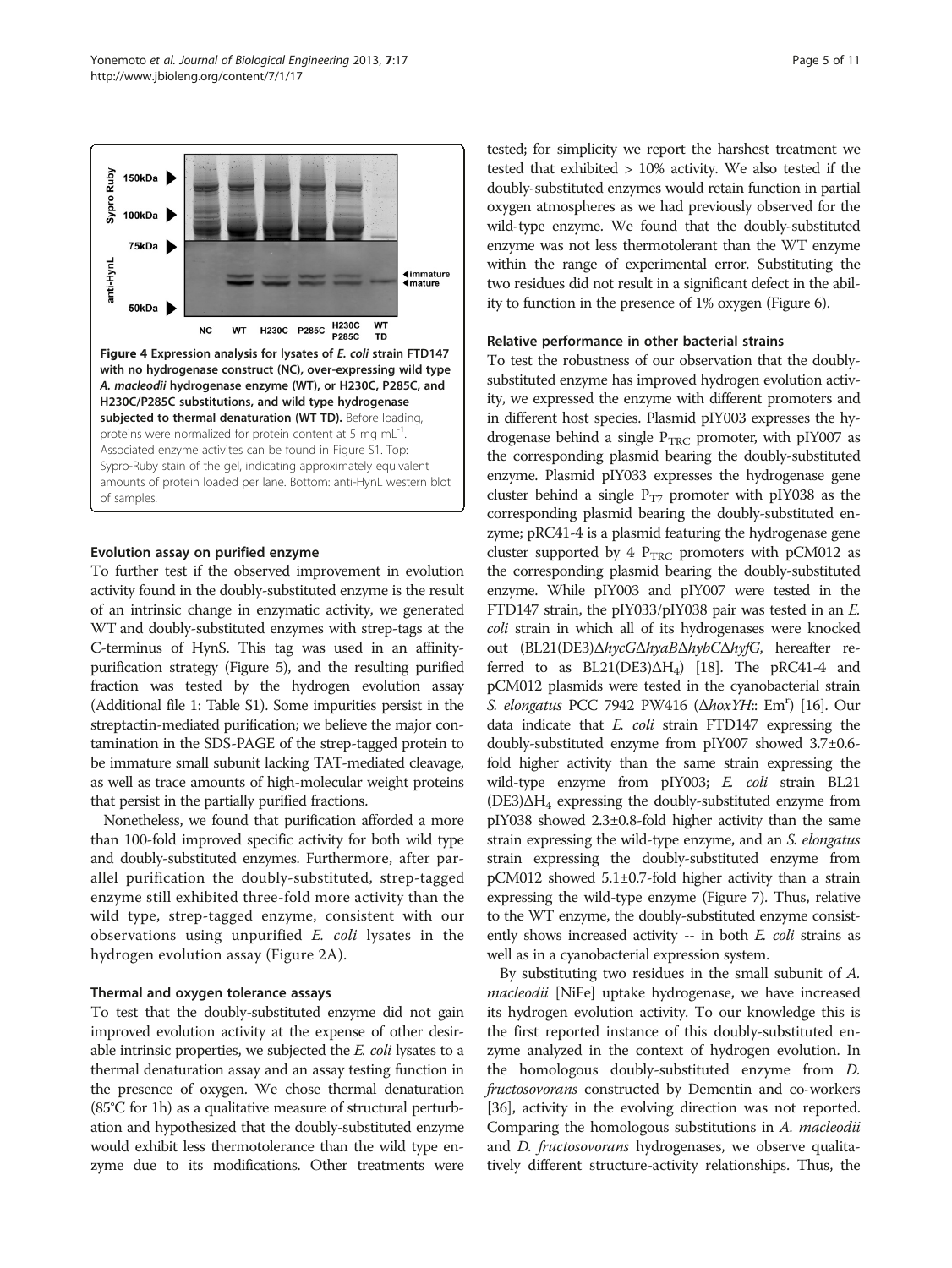<span id="page-5-0"></span>

effect of these substitutions may not be generalizable across different members of the enzyme family. Indeed, the inverse experiment, changing a medial 4Fe-4S cluster to a 3Fe-4S cluster in the Methanococcus janaschii  $F_{420}$ -reducing hydrogenase, resulted in severely impaired uptake, inconsistent with the loose pattern otherwise observed in uptake hydrogenases [[31](#page-10-0)]. As such, others seeking to modify [NiFe] hydrogenase Fe-S cluster ligations should consider testing both single substitutions as well as the double substitution that are homologous to those discussed here when seeking an enzyme suitable for their needs.

The doubly-substituted A. macleodii hydrogenase we present here is an attractive launching point for future engineering of hydrogenases redesigned for use in photoautotrophs. The two substitutions have minimal effects on the thermotolerance of the enzyme, as measured by loss of activity after the harsh treatment of 85°C for 1 hour. Treatment at lower temperatures or shorter times did not cause appreciable loss of activity in either doubly-substituted or wild type enzymes (data not shown). Our observations suggest that the substitutions have not created severe structural changes, likely allowing further modification of the enzyme without disrupting function. Furthermore, the ability to function in the presence of partial oxygen, a critical property of photoautotrophic hydrogen production systems, appears to be unaffected and may be able to be improved by further modification.

Finally, because A. macleodii hydrogenase can be expressed as active enzyme in both *E. coli* [[15](#page-9-0)] and in the photoautotrophic cyanobacterium S. elongatus [[16](#page-9-0)], our strategy moving forward is to use expression in E. coli as a preliminary model system to rapidly generate and test promising modifications of the enzyme prior to experimentation in S. elongatus, which has a longer turnaround time for genetic manipulations. The H230C/P285C enzyme demonstrated the same qualitative performance over the wild type enzyme in extracts prepared from both S. elongatus and E. coli, validating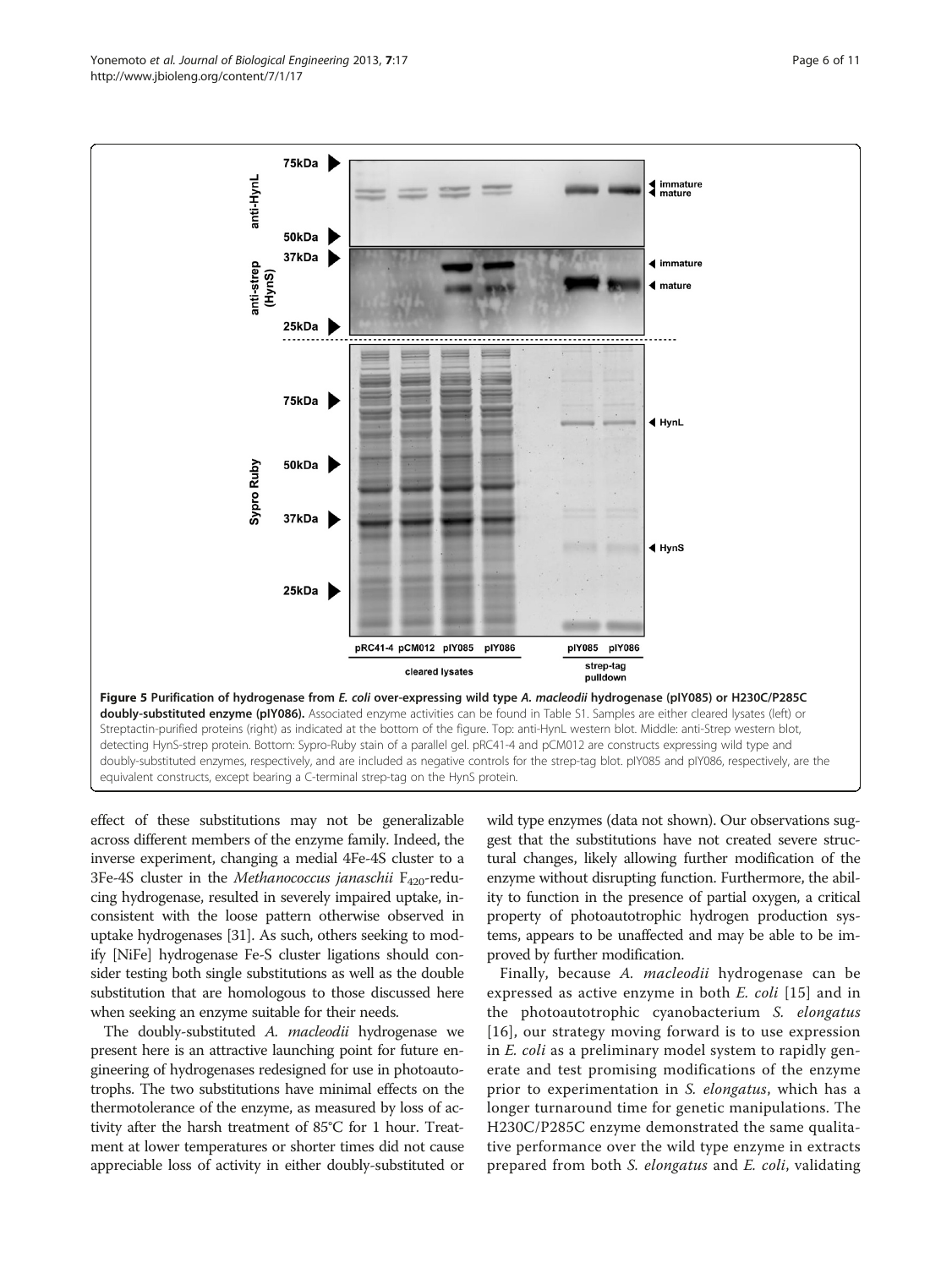<span id="page-6-0"></span>

this strategy. Initial attempts at in vivo activity were performed in both host species aerobically and anaerobically, but did not yield measurable hydrogen production. To that end, further modifications we are pursuing to achieve this important result include: improving the oxygen tolerance by engineering a substitution leading to a 4Fe-3S proximal Fe-S cluster that is not natively present in our enzyme [[37](#page-10-0)-[40](#page-10-0)], and connecting the hydrogenase to cyanobacterial electron carriers, such as ferredoxin.

# Conclusion

In summary, we have used an E. coli - cyanobacteria shuttle system to rapidly test candidate modifications of a heterologously-expressed A. macleodii [NiFe] hydrogenase in E. coli before transferring the most promising constructs to the slower-growing cyanobacteria. As a test of this strategy, we substituted the A. macleodii hydrogenase with modifications that in other systems have been shown to change the ligations of the medial and distal Fe-S clusters. When expressed in E. coli, we found that neither substitution alone improved enzyme activity; however, when combined, both substitutions increased hydrogen evolution activity approximately 4-fold relative to wild type, while hydrogen uptake remained unchanged. As we did not directly verify that these substitutions resulted in the corresponding alterations to the Fe-S clusters, we cannot completely rule out the possibility of more subtle effects on electron-transfer kinetics in the absence of the expected, new cysteinyl-iron bonds or the possibility that the native enzyme did not feature the expected Fe-S clusters. The effect of this combined

modification was recapitulated with the enzymes in enriched form and with the enzymes expressed in cyanobacteria, suggesting that the enzymatic improvement is intrinsic to the enzyme and independent of extrinsic host factors. These results together validate our strategy of piloting hydrogenase modifications in the rapid-turnaround E. coli model system for use in cyanobacterial hosts.

# **Methods**

# Molecular biology

Primers, full plasmid maps and sequences are provided in supplementary materials. Plasmid pIY003 was constructed by PCR-amplification of the hydrogenase operon from A. macleodii genomic DNA. Two amplicons spanning the operon were produced where the sequences had overlapping ends with each other and to the plasmid pTRC-NS1 (the backbone plasmid from [[16](#page-9-0)]), which was linearized by double digest with the restriction enzymes BamHI and EcoRI. These three DNA fragments were assembled using Gibson isothermal assembly [\[41\]](#page-10-0), and transformed into DH10B (Invitrogen) cells by electroporation. After screening clones by PCR, candidate constructs were sequenceverified by Sanger DNA sequencing. Plasmids pIY004, bearing the H230C substitution and pIY006, bearing the P285C substitution were constructed similarly, except using PCR products generated from primers containing

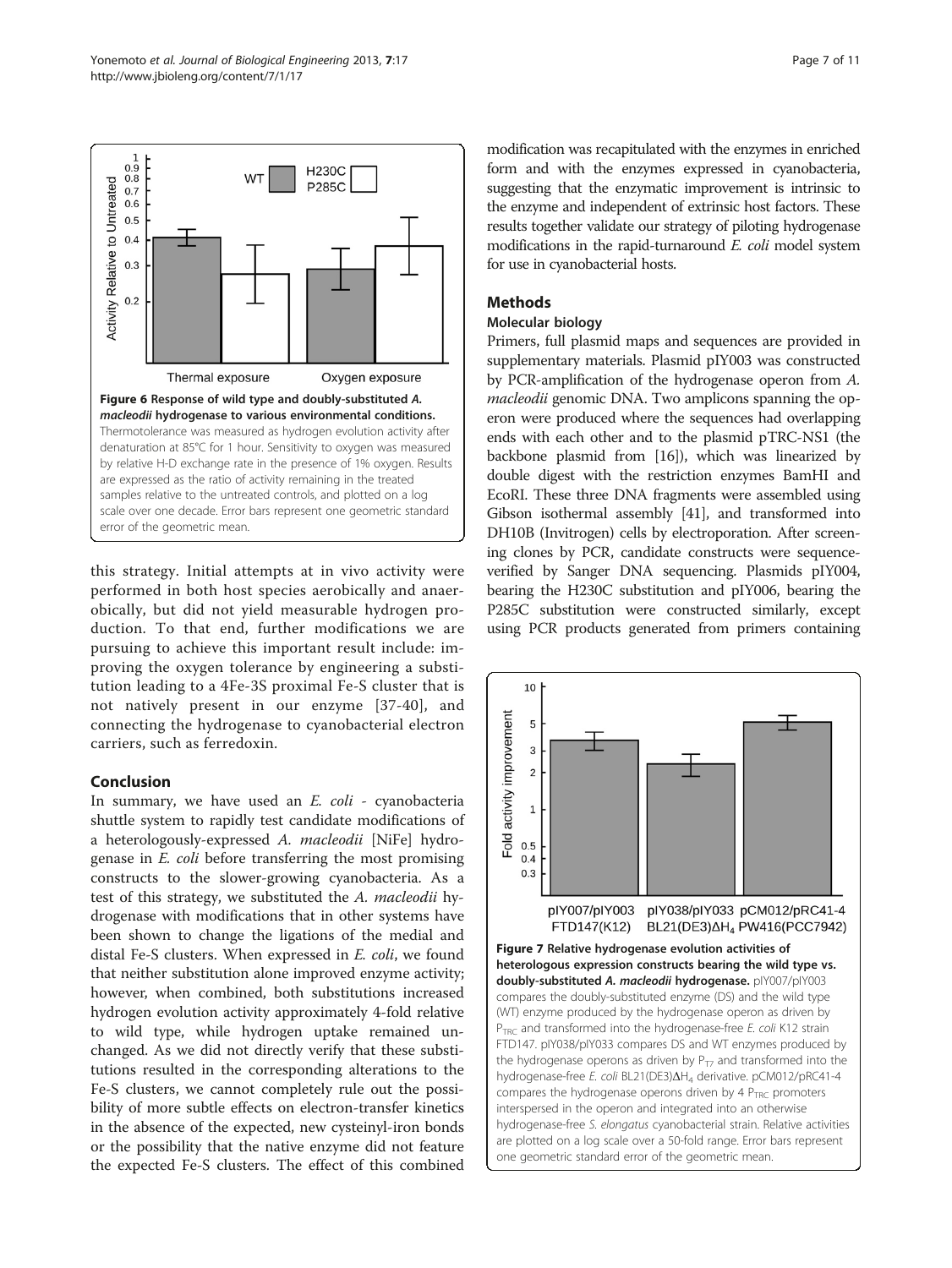the appropriate DNA nucleotide substitutions; plasmid pIY007, bearing the doubly-substituted enzyme, was constructed by repeating the procedure used to generate pIY006 except using pIY004 plasmid as a template.

Plasmid pIY033 was constructed by moving the hydrogenase operon into a pDEST-23 vector backbone using Gibson isothermal assembly followed by re-amplification of this operon (now including T7 promoter and terminator) and recloning into the pTRC-NS1 plasmid by Gibson isothermal assembly. Successful construction was verified by Sanger sequencing. pIY038 was constructed by PCR amplification of a segment of pIY007 around the hynS ORF followed by Gibson isothermal assembly into plasmid pIY033 which was linearized by double digest with the BamHI and AgeI restriction enzymes. Construction of plasmid pRC41-4 will be discussed elsewhere but the sequence is provided in the Supplemental Information; pCM012 was constructed by PCR amplification of the second half of the hynS ORF from pIY038, followed by Gibson isothermal assembly into pRC41-4 which was linearized by double digest with BamHI and AgeI restriction enzymes. Successful construction of pIY038 and pCM012 was verified by Sanger sequencing initiated with PCR primers used to amplify the modified region. Plasmids pIY085 and pIY086 were constructed similarly to pCM012, with pIY003 and pIY007 as templates, respectively, except using two sequential rounds of amplification with two reverse primers together generating sequence encoding the streptag epitope –RSAWSHPQFEK and the sequence bridging the C-terminal stop codon of hynS and the beginning of hynL up to the AgeI restriction site. Successful construction of pIY085 and pIY086 was verified by Sanger sequencing initiated with the PCR primers used to amplify the modified region.

# A. macleodii Hydrogenase Expression in E. coli

All four plasmids pIY003, pIY004, pIY006, pIY007 were transformed into E. coli strain FTD147 cells, an MC4100 (DE3) strain with the three active  $E$  coli hydrogenases removed [[42](#page-10-0)]. Plasmids pIY033 and pIY038 were transformed into BL21(DE3) $\Delta H_4$  cells [\[18\]](#page-9-0). To grow *E. coli* cultures used to prepare extracts, 25 mL of autoinducer media [\[43](#page-10-0)] supplemented with 0.1 mM NiCl<sub>2</sub> and 40  $\mu$ g mL<sup>-1</sup> spectinomycin was inoculated with 100 μL of a starter culture of the appropriate strain. Following inoculation, the expression culture was grown in an unbaffled 250 mL Erlenmeyer flask, rotating at 200 rpm, under ambient room atmosphere at  $30^{\circ}$ C overnight (~10-14 hrs). Under these conditions, the culture grew to a density in the approximate range of  $OD_{600}$  6–7. Piloting experiments showed that growth in baffled flasks resulted in higher specific activity but was avoided to maintain comparability with previous experiments [\[15\]](#page-9-0). This was then harvested by centrifugation; the pellet was separated from the supernatant media and resuspended after addition of 0.8 mL lysis buffer (10 mM Tris, pH 7; 1 mM DTT; 0.5 mM EDTA). Lysis was performed by sonication on wet ice for one minute using a microprobe sonicator (Branson, Sonifier Model 250) at setting "4", 40% duty cycle. The lysate was cleared by centrifugation for 10 minutes at  $16,800 \times g$ , at  $4^{\circ}C$ , and the supernatant was reserved as the "cleared lysate". Protein content in the cleared lysate was measured with Bradford reagent (Bio-Rad) and comparison against a BSA (NEB) standard curve.

#### A. macleodii Hydrogenase Expression in S. elongatus

Plasmids pRC41-4 and pCM012 were mobilized into S. elongatus PCC 7942 strain PW416 by conjugative transfer from E. coli as previously described [\[16,](#page-9-0)[44\]](#page-10-0). Genomic integration into neutral site I (NSI) was verified by PCR. Cyanobacterial cultures were grown in 50 mL Bg11 medium in baffled 250 mL flasks to an  $OD_{730}$  of approximately 0.5. The cultures were induced by addition of IPTG to a final concentration of 0.25 mM, and additionally 0.5  $\mu$ M NiCl<sub>2</sub> was supplemented. Cells were grown for an additional 24 h, centrifuged, resuspended in 800 μL sonication buffer and sonicated as for E. coli. The lysates were cleared as described above for E. coli and the supernatant was reserved as the "cleared lysate". In vitro hydrogenase evolution assays were conducted as described below.

# Evolution activity assay

Cleared lysate (0.2 mL) was added to 1.7 mL of methyl viologen assay buffer containing 1.5 mL deionized water, 0.1 mL 40 mg  $mL^{-1}$  methyl viologen (Aldrich), and 0.1 mL of 500 mM potassium phosphate, pH 7.0 (Gibco). The combined samples in 13 mL gastight vials was sealed using rubber septa (Aldrich), and sparged under argon (Westair) for 20 minutes to remove oxygen. After sparging, 0.1 mL of 2 M sodium dithionite (Aldrich) was added by syringe anoxically. The resulting assay solution was a 1:10 dilution of lysate containing 25 mM potassium phosphate, 8 mM methyl viologen, and 100 mM sodium dithionite, pH  $\sim$ 7.0. E. coli samples were incubated for 2 hours at 30°C, followed by gas chromatography (CP-3800, Varian) using a Fused Silica Molsieve 5A column (CP7537, Varian) of 100 μL samples taken from the vial headspace. Previous experiments [[13](#page-9-0),[14](#page-9-0)] and piloting experiments for this experiment demonstrated time-dependent linearity of hydrogen evolution over the course of  $\sim$ 20 hours, suggesting that enzyme quality is unlikely to have been affected by the reaction conditions, including damage by oxidized dithionite products. S. elongatus samples were prepared similarly but were incubated at 30°C overnight before GC analysis. Hydrogen peaks were identified and integrated to quantify hydrogenase yield by comparison to a standard curve prepared with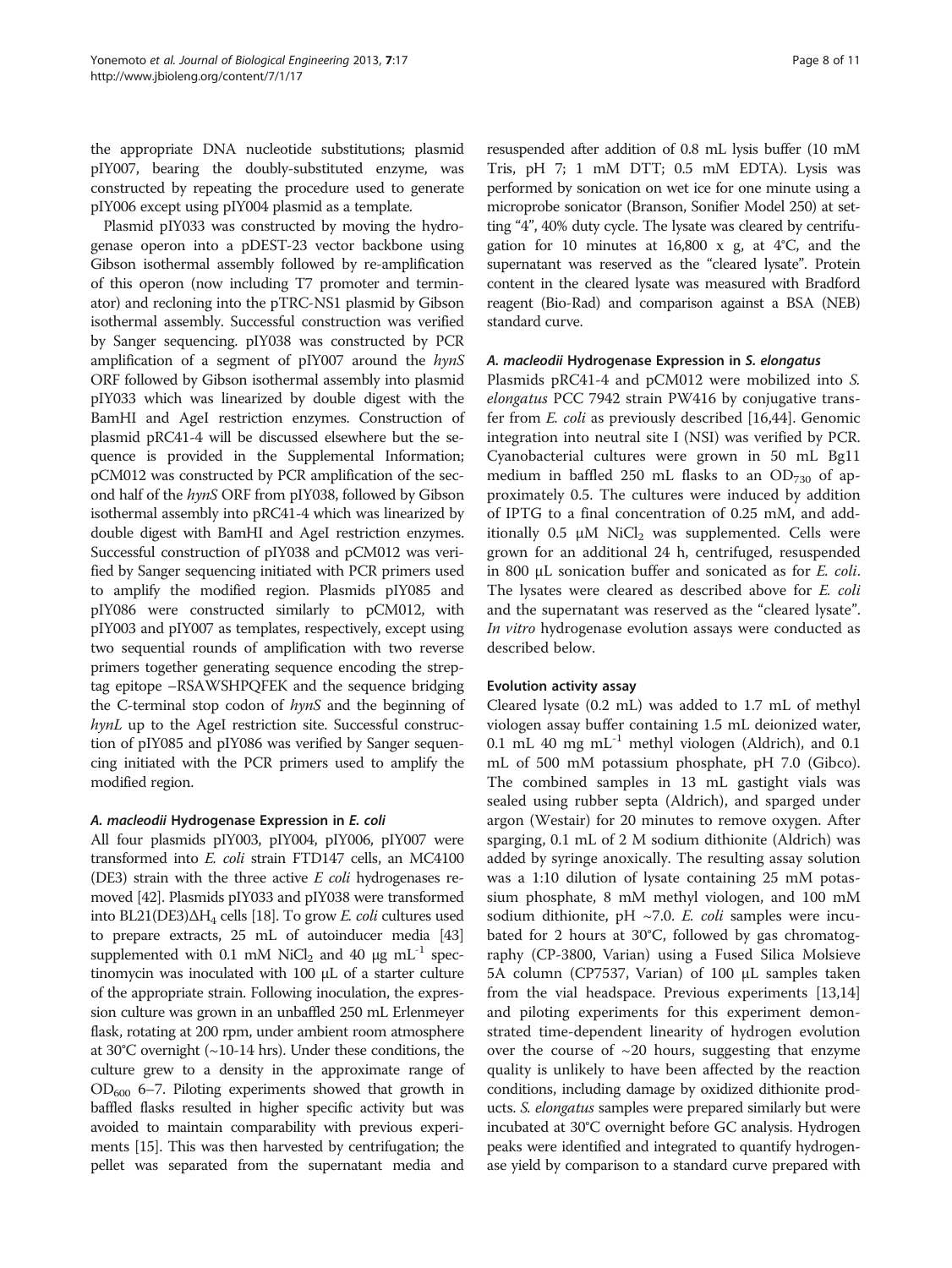pure hydrogen from which a specific activity was calculated based on total protein in the lysate. For plasmids pIY003, pIY004, pIY006, and pIY007, the evolution activity was measured for four biological replicates with three technical replicates for each expression. For plasmids pIY033, pIY038, the evolution activity was measured for three technical replicates, and for pRC41-4, and pCM012, the evolution activity was measured for three biological replicates.

### Uptake activity assay

Cleared lysate (0.1 mL) was added to 0.9 mL of benzyl viologen assay buffer containing 0.05 mL of benzyl viologen  $(65 \text{ mg} \text{ mL}^{-1})$  and  $0.05 \text{ mL}$  of 0.5 M potassium phosphate buffer, pH 7.0, and 0.8 mL deionized water. The combined assay sample was prepared in a 2 mL round-rim disposable UV cuvette (Brandtech) and sealed with a rubber septum (Aldrich), coated with a small amount of vacuum grease (Fisher). The cuvette was sparged for 20 minutes under 10% hydrogen balanced by nitrogen (Westair). Cuvettes were then transferred to a multichannel spectrophotometer and monitored at 555 nm at 30°C. For all four variants, four instances of expression were conducted with four replicates for each instance, such that three of these replicate experiments appeared to have self-consistent progress curves without prejudice to the data processing. Reaction rates were identified by fitting a linear regression to the data between  $OD_{555} = 1$  to  $OD_{555} = 3$ .

# Thermal exposure assay

The assay was conducted as the evolution assay, except cleared lysate was further incubated at 85°C for one hour and centrifuged a second time for 10 minutes at 16,800 x g and 4°C to clear additional insoluble debris prior to addition to MV buffer. Equivalent volumes of heat-treated and control-treated cleared lysate were added to assay buffer, and total hydrogen evolution activities without normalizing to protein concentration were used for subsequent calculations. Tolerance to thermal exposure was expressed by dividing the mean of three technical replicates of the denatured sample by the mean of three technical replicates of the undenatured sample. This process was subjected to three biological replicates; the geometric mean and geometric standard error are reported.

# Oxygen exposure assay

The H-D exchange assay to test sensitivity to oxygen exposure was performed as follows: cleared lysate (0.1 mL) was added to 0.8 mL of mass spectrometry buffer containing 0.05 mL of 0.5 M potassium phosphate buffer, pH 7.0 (Gibco), and 0.75 mL deionized water. The samples were placed in 10 mL scintillation vials, and capped with new rubber septa. Vials were sparged for 10 minutes under pressurized argon. A polyimide-coated fused silica capillary, ID 50 μm OD 220 μm (Scientific Instrument Services) adapted for mass spectrometry was then inserted into the vial headspace followed by mass spectrometric monitoring (Omnistar, Pfeiffer). The microcapillary substituted for the standard metal probe supplied with this instrument samples very low quantities of total gas making up an inconsequential amount of total gas volume for the duration of the experiment. Hydrogen (100%, Westair) was injected to a final concentration of 10% hydrogen headspace and verified by mass spectrometry. For microaerobic samples, air was injected to create a final 1% oxygen mixture. Anaerobic samples were incubated for 2h at 30°C to ensure quantitative enzyme recovery, followed by injection of 0.1 mL  $D_2O$ , followed by monitoring of the developing  $m/z = 3$ , until  $\chi_{HD} > 1000$  ppm. Microaerobic samples, prepared in parallel, were then injected with  $0.1$  mL  $D_2O$  followed by overnight mass spectrometric monitoring at m/z = 3. Oxygen tolerance was measured by filtering spikes from the progress curve, calculating enzyme rate and normalizing the slope of the microaerobic activity against the slope of the anaerobic activity. This process was subjected to three biological replicates; the geometric mean and geometric standard errors are reported.

#### Protein purification

Cleared lysate from E. coli strains containing plasmid pIY085 and pIY086 was further purified using Streptactin magnetic bead resin (Qiagen). Cleared lysate was prepared as above but in NP buffer (50 mM sodium phosphate, pH 8.0, 300 mM NaCl) with 1 mM dithiothreitol and NeutrAvidin (Thermo) at 10 μg  $mL^{-1}$  final concentration. Streptactin resin (100 μl) was combined with cleared lysate (400 μl) and incubated at 4°C for 1 h with end-over-end rotation. The supernatant was removed and the resin was washed three times for five minutes each at room temperature in NP buffer containing 0.05% sodium dodecyl sulfate (SDS). This was followed by two washes in NP buffer supplemented with 0.01% Tween 20 as above. Final elution was performed at room temperature in 100 μl NP buffer supplemented with 0.01% Tween 20 and 10 mM biotin.

#### Western blot

Lysates were diluted to 5 mg  $mL^{-1}$  total protein. One lysate from an overexpression of WT hydrogenase was further treated by denaturation at 65°C for 10 minutes and clearing by centrifugation, at 20,000 x g for 10 minutes. 25  $\mu$ L of 4x NuPAGE SDS-PAGE loading buffer (Invitrogen) was added to 75 μL aliquots, followed by boiling for 10 minutes. These samples were frozen at −80°C and on a subsequent day thawed and 10 μL was separated onto a 10% NuPAGE Bis-Tris gel with the NuPAGE MOPS-SDS running buffer system (Invitrogen). Gel electrophoresis was performed at 150 V for 5 hours at 4°C, and the gel was cut separating the gel into two halves at approximately 75 kDa. The top gel was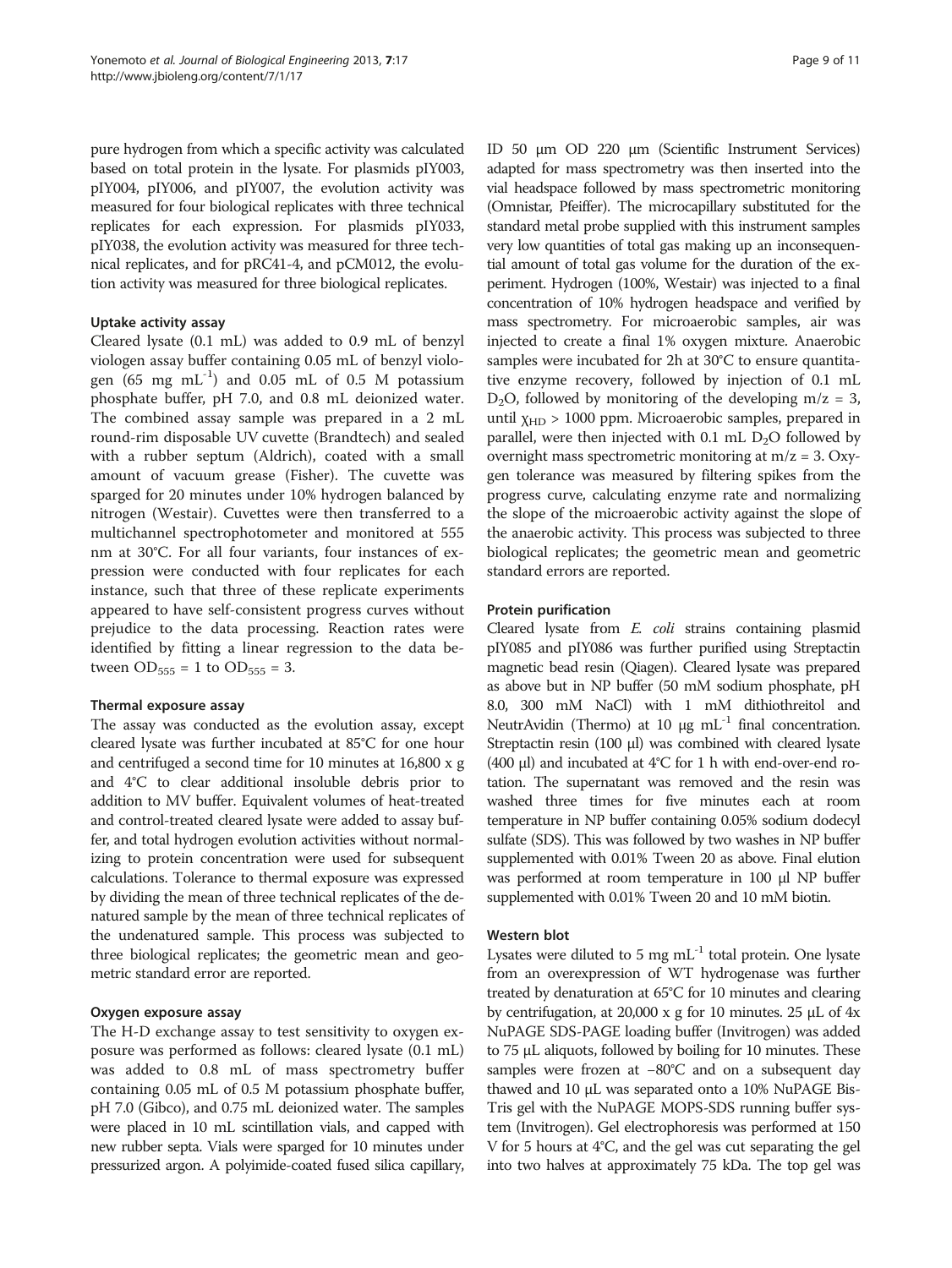<span id="page-9-0"></span>stained using the Sypro Ruby kit (Invitrogen) as a total protein loading control; the bottom gel was transferred onto nitrocellulose using NuPage transfer buffer (Invitrogen) with 30% MeOH for 10 hours at 10 mA constant current. These samples were then hybridized using rabbit-anti-HynL primary antibody [13] and goat-anti-rabbit-DyLight secondary antibody (Thermo), and imaged using a Typhoon fluorescence scanning imager (GE).

For gels associated with protein purification, samples were prepared as described above, but for cleared lysate, approximately 5 μg was loaded per lane and for purified proteins, approximately 0.5 μg protein was loaded per lane. Electrophoresis of the gels for western blot analysis of Strep-tagged HynS was only performed for 1 h at 150 V. Monoclonal antibody to the strep-tag antigen (Qiagen) was used with goat-anti-mouse-DyLight secondary antibody (Thermo) and imaged as above.

### **Endnotes**

<sup>1</sup>In this paper the amino acid sequence numbers used for A. macleodii HynS are relative to the translational start methionine as annotated (NCBI: YP\_006975190.1), not the putative starting residue after N-terminal processing by the TAT system, as this site has not been experimentally verified.

# Additional file

[Additional file 1: Table S1.](http://www.biomedcentral.com/content/supplementary/1754-1611-7-17-S1.pdf) Specific activities of enzyme preparations. Table S2, Primers used in this study. Table S3, (22pp) Maps and sequences for vectors used in this study. Figure S1, A representative enzyme activity progress curve.

# Abbreviation

WT: Wild type

#### Competing interests

The authors declare that they have no competing interests.

#### Authors' contributions

ITY conceived and designed the experiments, created plasmid constructs, collected all data pertaining to E. coli, and wrote the paper. CWM designed and created plasmid constructs, and helped draft the manuscript. TAN designed and created plasmids, and helped draft the manuscript. HOS designed the experiments, participated in its coordination, and helped draft the manuscript. PDW conceived and designed the experiments, collected all data pertaining to S. elongatus, performed enzyme purifications, and wrote the paper. All authors read and approved the final manuscript.

#### Acknowledgements

We thank Pin-Ching Maness for advice on experimental procedures. We thank Phillip Wright for kindly providing us with the BL21ΔH<sub>4</sub> strain. Funding for all aspects of this work was provided by the U.S. Department of Energy, Fuel Cell Technologies Office (DE-FG36-05GO15027).

#### Received: 20 February 2013 Accepted: 26 June 2013 Published: 2 July 2013

#### References

Muellerlanger F, Tzimas E, Kaltschmitt M, Peteves S: Techno-economic assessment of hydrogen production processes for the hydrogen

economy for the short and medium term. International Journal of Hydrogen Energy 2007, 32:3797–3810.

- 2. Beer LL, Boyd ES, Peters JW, Posewitz MC: Engineering algae for biohydrogen and biofuel production. Current opinion in biotechnology 2009, 20:264–271.
- Angermayr SA, Hellingwerf KJ, Lindblad P, De Mattos MJT: Energy biotechnology with cyanobacteria. Current opinion in biotechnology 2009, 20:257-263.
- 4. Ghirardi ML, Dubini A, Yu J, Maness P-C: Photobiological hydrogenproducing systems. Chemical Society reviews 2009, 38:52–61.
- 5. Vignais PM, Billoud B: Occurrence, classification, and biological function of hydrogenases: an overview. Chemical reviews 2007, 107:4206–4272.
- 6. Tamagnini P, Leitão E, Oliveira P, Ferreira D, Pinto F, Harris DJ, Heidorn T, Lindblad P: Cyanobacterial hydrogenases: diversity, regulation and applications. FEMS microbiology reviews 2007, 31:692–720.
- 7. Houchins JP, Burris RH: Occurrence and localization of two distinct hydrogenases in the heterocystous cyanobacterium Anabaena sp. strain 7120. J. Bacteriol 1981, 146:209–214.
- 8. Cournac L, Guedeney G, Peltier G, Vignais PM, De BL: Sustained Photoevolution of Molecular Hydrogen in a Mutant of Synechocystis sp. Strain PCC 6803 Deficient in the Type I NADPH-Dehydrogenase Complex. Journal of Bacteriology 2004, 186:1737–1746.
- 9. Ghirardi ML, Posewitz MC, Maness P-C, Dubini A, Yu J, Seibert M: Hydrogenases and hydrogen photoproduction in oxygenic photosynthetic organisms. Annual review of plant biology 2007, 58:71–91.
- 10. Parkin A, Sargent F: The hows and whys of aerobic H2 metabolism. Current opinion in chemical biology 2012, 16:26–34.
- 11. Fritsch J, Lenz O, Friedrich B: Structure, function and biosynthesis of O(2)tolerant hydrogenases. Nature reviews. Microbiology 2013, 11:106–114.
- 12. McIntosh CL, Germer F, Schulz R, Appel J, Jones AK: The [NiFe]hydrogenase of the cyanobacterium Synechocystis sp. PCC 6803 works bidirectionally with a bias to H2 production. Journal of the American Chemical Society 2011, 133:11308–11319.
- 13. Maróti G, Tong Y, Yooseph S, Baden-Tillson H, Smith HO, Kovács KL, Frazier M, Venter JC, Xu Q: Discovery of [NiFe] hydrogenase genes in metagenomic DNA: cloning and heterologous expression in Thiocapsa roseopersicina. Applied and environmental microbiology 2009, 75:5821–5830.
- 14. Vargas WA, Weyman PD, Tong Y, Smith HO, Xu Q: [NiFe] hydrogenase from Alteromonas macleodii with unusual stability in the presence of oxygen and high temperature. Applied and environmental microbiology 2011, 77:1990–1998.
- 15. Weyman PD, Vargas WA, Chuang R-Y, Chang Y, Smith HO, Xu Q: Heterologous expression of Alteromonas macleodii and Thiocapsa roseopersicina [NiFe] hydrogenases in Escherichia coli. Microbiology (Reading, England) 2011, 157:74–1363.
- 16. Weyman PD, Vargas WA, Tong Y, Yu J, Maness P-C, Smith HO, Xu Q: Heterologous expression of Alteromonas macleodii and Thiocapsa roseopersicina [NiFe] hydrogenases in Synechococcus elongatus. PloS one 2011, 6:e20126.
- 17. Bock A, King P, Blokesch M, Posewitz M: Maturation of Hydrogenases. Advances in Microbial Physiology 2006, 51:1–225.
- 18. Wells MA, Mercer J, Mott RA, Pereira-Medrano AG, Burja AM, Radianingtyas H, Wright PC: Engineering a non-native hydrogen production pathway into Escherichia coli via a cyanobacterial [NiFe] hydrogenase. Metabolic engineering 2011, 13:445-453.
- 19. Sun J, Hopkins RC, Jenney FE, McTernan PM, Adams MWW: Heterologous expression and maturation of an NADP-dependent [NiFe]-hydrogenase: a key enzyme in biofuel production. PloS one 2010, 5:e10526.
- 20. Kim JYH, Jo BH, Cha HJ: Production of biohydrogen by heterologous expression of oxygen-tolerant Hydrogenovibrio marinus [NiFe] hydrogenase in Escherichia coli. Journal of biotechnology 2011, 155:312–319.
- 21. Lukey MJ, Parkin A, Roessler MM, Murphy BJ, Harmer J, Palmer T, Sargent F, Armstrong FA: How Escherichia coli is equipped to oxidize hydrogen under different redox conditions. The Journal of biological chemistry 2010, 285:3928–3938.
- 22. Abou Hamdan A, Dementin S, Liebgott P-P, Gutierrez-Sanz O, Richaud P, De Lacey AL, Rousset M, Bertrand P, Cournac L, Léger C: Understanding and tuning the catalytic bias of hydrogenase. Journal of the American Chemical Society 2012, 134:8368–8371.
- 23. Dementin S, Belle V, Bertrand P, Guigliarelli B, Adryanczyk-Perrier G, De Lacey AL, Fernandez VM, Rousset M, Léger C: Changing the ligation of the